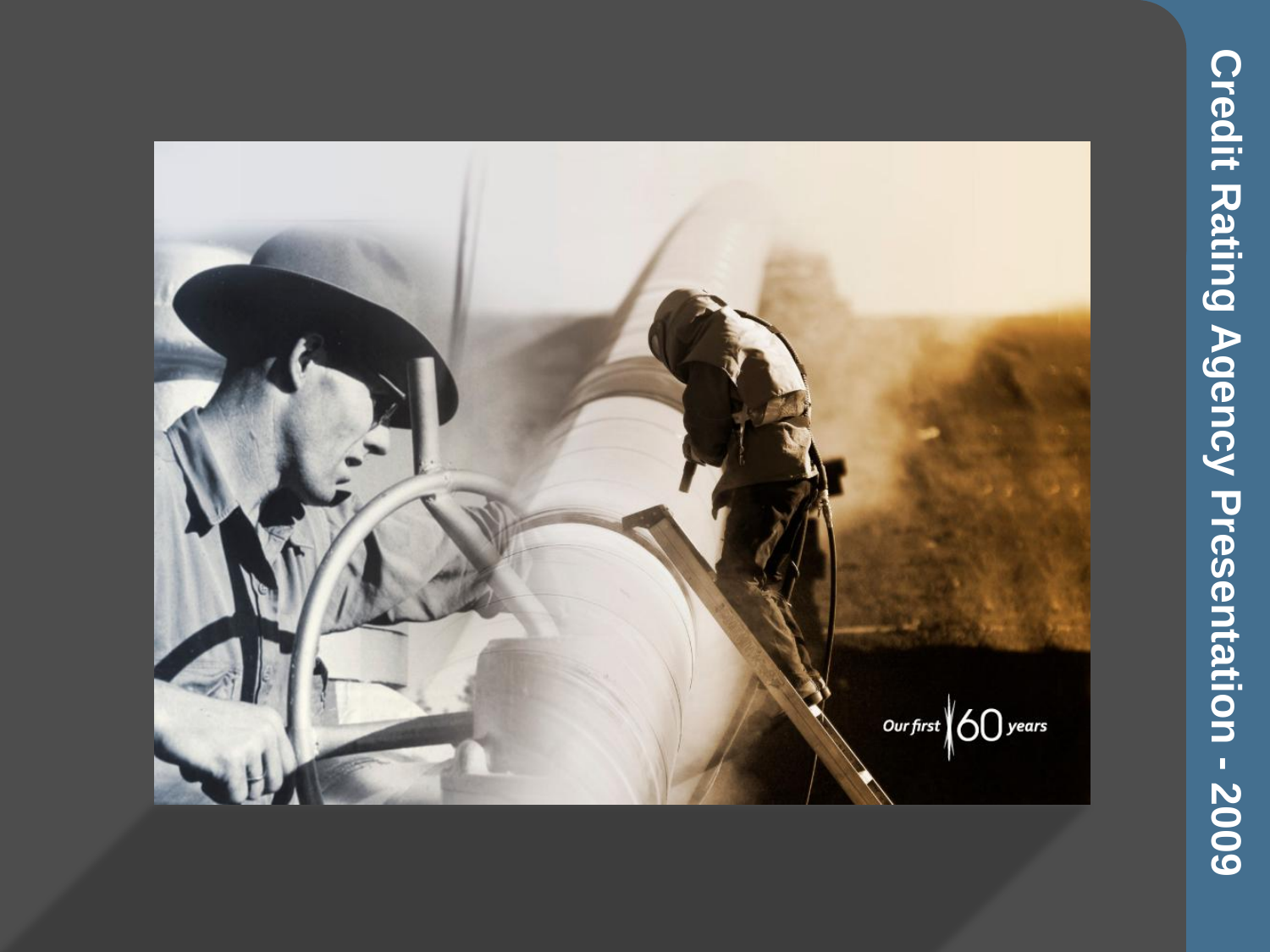### **I. Business & Strategic Overview**

#### **Principal Assets & Operating Segments**



Woodland Pipeline (50%)

All subsidiaries are wholly owned unless otherwise noted. Economic interests in Enbridge Energy Partners and Enbridge Income Fund are currently approximately 34% and 72%, respectively

VBRIDGE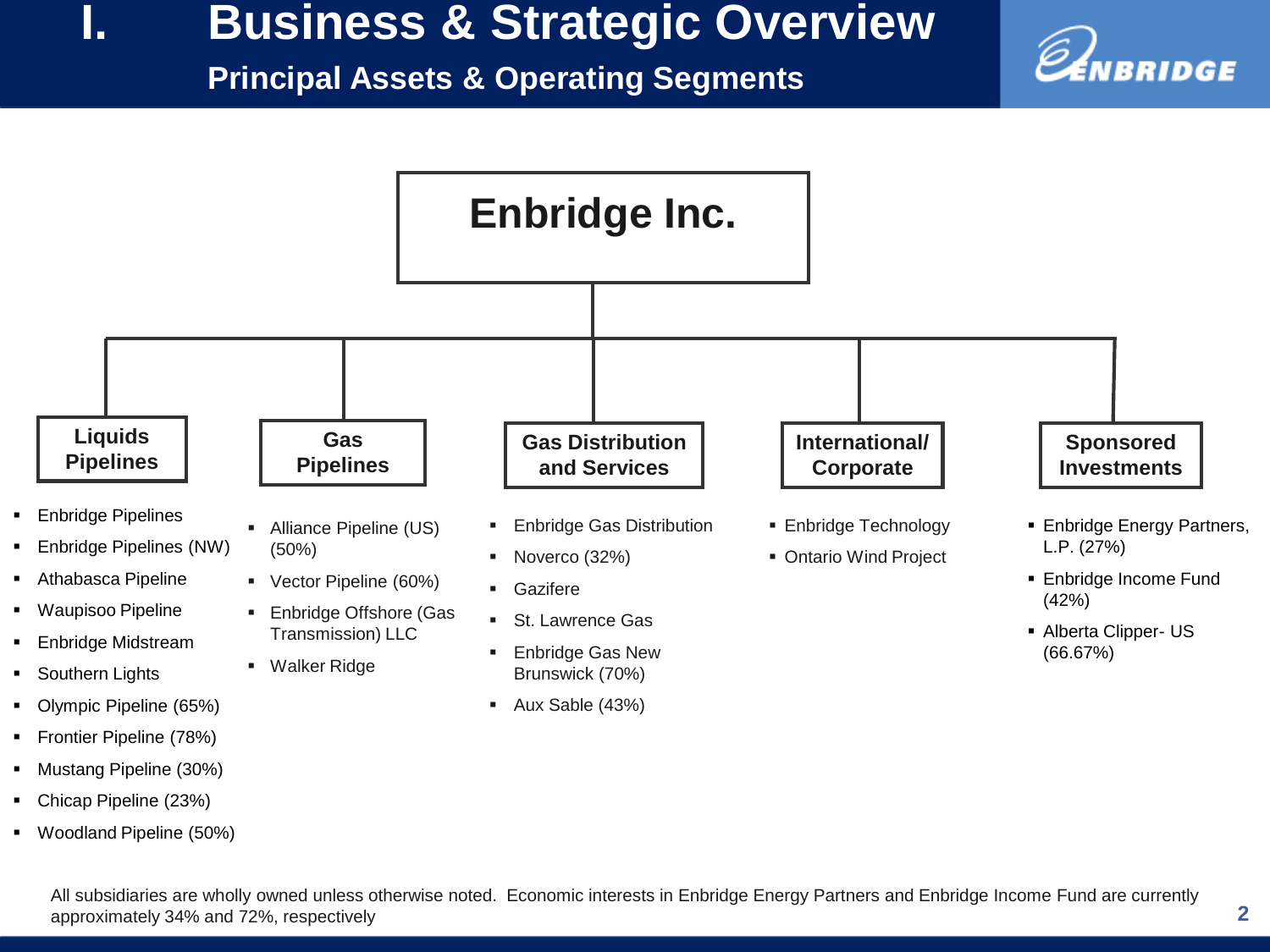## **III Gas Distribution and Services**

### **Asset Overview**